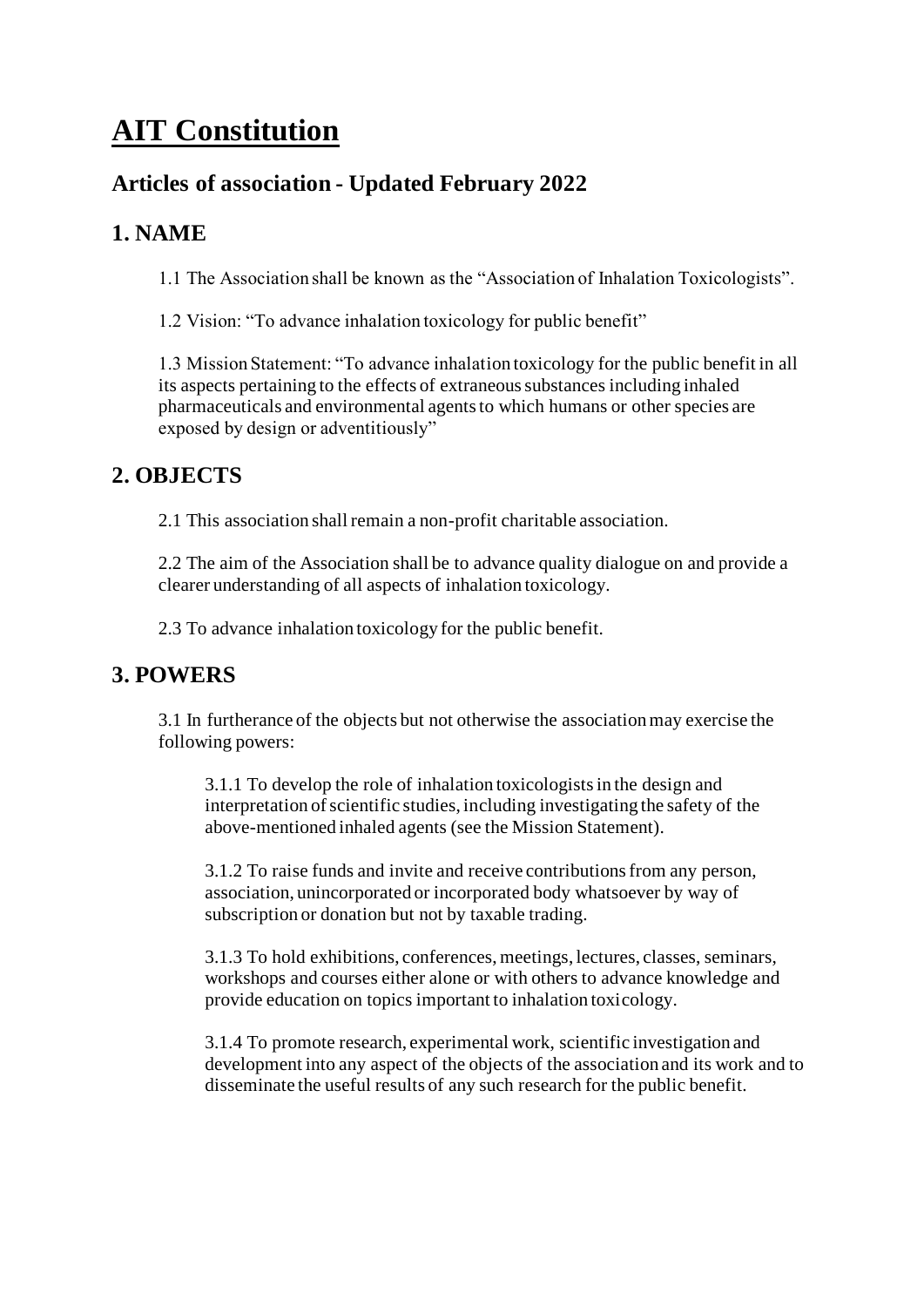### **4. MEMBERSHIP**

4.1 Membership shall be open to anyone with an interest in the subject and in particular those with an active interest in the practical aspects of inhalation toxicology. There shall be no limit to the number of members.

4.2 Membership Fee – Membership of the Association is free for 3 years provided the person attends an officially sanctioned meeting of AIT within this period, but this shall be subject to annual review by the Committee (for Committee specification see Section 6). Those requesting to join the Association who do not attend the officially sanctioned meeting of AIT will be charged an annual fee (the fee will be set by the AIT Committee and agreed by AIT members). Any change to the annual membership fee shall be ratified at the Annual General Meeting or by email. An annual Membership fee for members may also be necessary and will be charged at the discretion of the Committee; if an annual fee is required, the level of the fee shall be ratified at the Annual General Meeting or by email.

4.3 Membership will remain open based on continued communication with the association (verbal or written). At the end of a three-year period without communication with the association, membership will automatically be withdrawn.

### **5. GENERAL MEETING**

5.1 There normally shall be one meeting of Members per year, usually in the autumn, to include the Annual General Meeting (AGM) of the Association. Not more than 15 months shall elapse between the date of one General Meeting and the next (in exceptional circumstances members may be permitted to attend through a virtual means).

5.2 No business may be transacted at a General Meeting unless a quorum is present. A quorum at a General Meeting shall consist of ten members.

5.3 At any General Meeting a resolution put to the vote of the meeting shall be decided on a show of hands from attendees, each member having 1 vote only (if there are virtual attendees then an electronic poll will be used for those attendees). In the case of an equality of votes whether on a show of hands or on a poll, the Chair of the meeting shall be entitled to a casting vote in addition to any other vote he/she may have.

5.4 The Committee of the Association shall allocate places should it be necessary to restrict attendance at a meeting.

5.5 Changes to the constitution shall be made at an Annual General Meeting or throughout the year via email with an inclusion of a 4-week voting poll to collect responses. If 51% or more of the respondents are for the change proposed it will be ratified. Proposed changes should be provided to the Committee Officers in good time. Written proxy votes concerning constitutional matters shall be accepted at Annual General Meetings.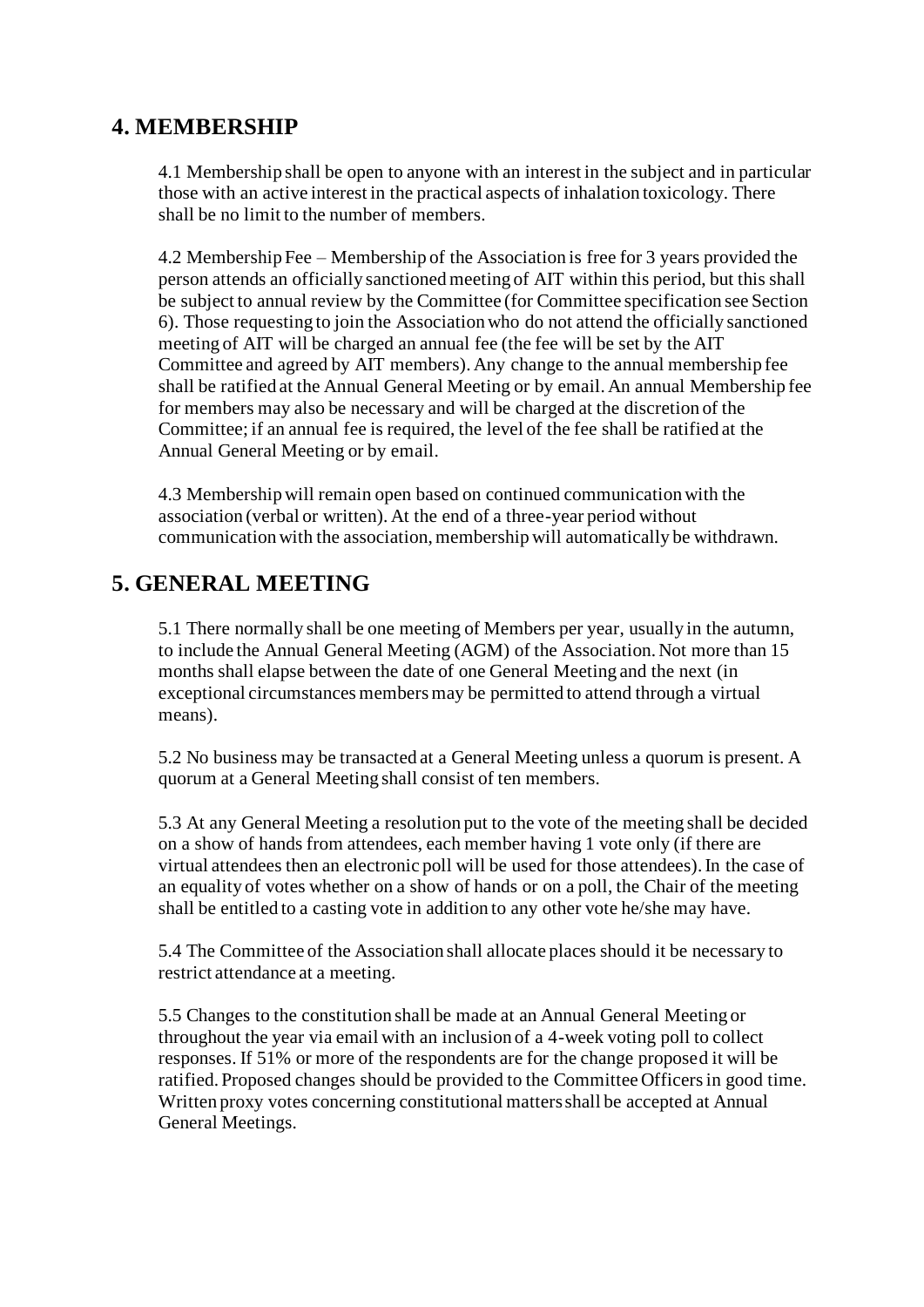5.6 The Committee of the Association, by majority agreement of its members or at least half of the Committees Ordinary Members shall have the power to call an Extraordinary General Meeting of the Association, at a minimum of 28 days' notice to the Membership.

5.7 Registration Fee – A registration fee, to be set by the Committee of the Association, shall be levied on delegates attending each meeting and delegates shall be notified of it in advance; at the discretion of the Committee, the fee shall be waived for invited speakers.

### **6. COMMITTEE SPECIFICATION INCLUDING APPOINTMENT AND RETIREMENT OF COMMITTEE MEMBERS**

6.1 The Committee of the Association will be made up of elected members. The Committee will normally be made up of 16 people from various organizations, which is considered adequate to allow for representation across the members of the association and diversity for any votes needing to be taken (the chair always has the casting vote in the event of a tie). Additional people may be drafted onto the Committee on a temporary basis when special circumstances arise (e.g., specialist knowledge is required to assist with a specific project). The Committee shall normally consist of not less than 10 members of the Association.

6.2 Officers and Ordinary Committee members are as follows:

- Chairperson (Officer)
- Vice-Chairperson (Officer)
- Treasurer (Officer)
- Ordinary Committee members (not normally less than 7)
- Secretary (for AIT Administration)

6.3 Members shall be elected as Ordinary Members of the Committee by delegates to the Annual General Meeting or, in exceptional circumstances, by members via email.

6.4 Nominations for a position on the Committee shall be required to be proposed and seconded by other Committee members, by delegates attending the Annual General Meeting or by members via email.

6.5 Proposals/applications with reasons for the candidate's suitability for a position on the Committee will be sent to the Chairperson (or other Officers) of the Association in advance of the Annual General Meeting. However, the candidate must be present at the Annual General Meeting to be elected, unless exceptional circumstances prevail.

6.6 Members of the Committee will be elected for 6 years after which they will be up for re-election. Committee members should take an active part in at least two thirds of the Committee meetings each year, unless exceptional circumstances prevail, by either attending in person or by teleconference. If this commitment (once elected) to be an active part of the Committee is not forthcoming the Officers of the Committee will have the right to deselect them from that role.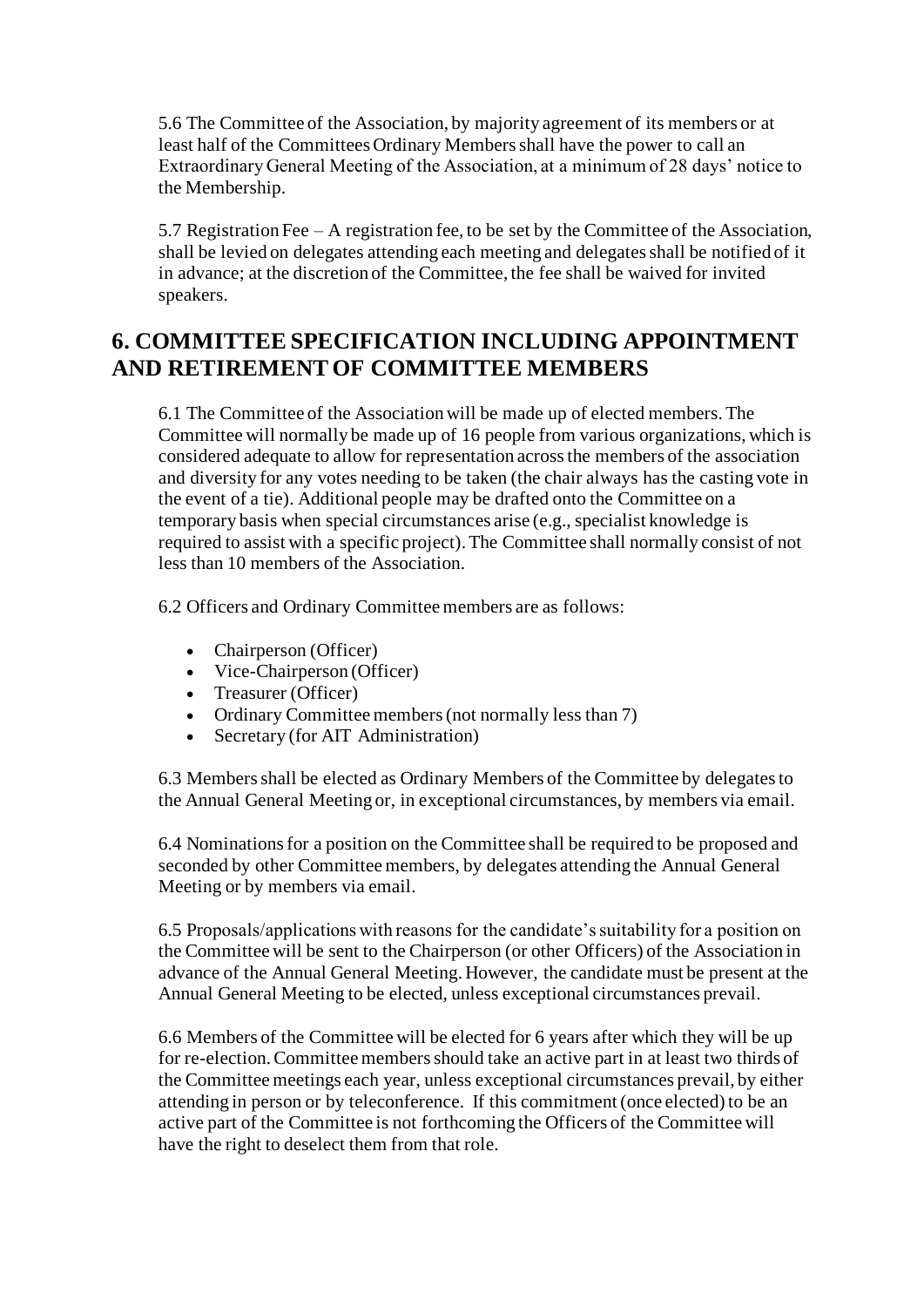6.7 Members of the Committee shall be elected as Officers of the Association for a period of 3 years by delegates to the Annual General Meeting or, in exceptional circumstances (e.g. resignation of an Officer), be temporarily appointed by majority agreement of the existing Members of the Committee until a formal election can take place at the next scheduled AGM.

6.8 Officers are eligible for re-election, but normally the Chairperson shall stand down after a maximum of two terms.

6.9 An Ordinary Member of the Committee must serve at least two years before seeking election as an Officer of the Association.

6.10 The maximum duration that any Committee member can remain on the Committee without any form of re-election is 6 years.

6.11 No organisation (including subsidiaries) shall have more than 3 Members on the Committee to maintain diversity and balance within the Committee and to ensure adequate representation across the range of Members of the Association.

6.12 Co-opted members onto the Committee will not be elected but invited to perform designated tasks as required by the Committee. Their tenure will be for a maximum of one year.

# **7. DUTIES OF OFFICERS, ORDINARY COMMITTEE MEMBERS AND SECRETARY OF THE ASSOCIATION**

7.1 Three Officers will act as the trustees of the charity.

7.2 Chairperson (Officer): shall normally chair the Committee meetings and AGM of the Association.

7.3 Vice-Chairperson (Officer): shall deputise for the Chairperson.

7.4 Treasurer (Officer): shall manage the financial affairs of the Association; shall provide annually at the Annual General Meeting of the Association a balance sheet of the Association's financial affairs; shall submit annually the accounts up to 31 March for auditing by 2 members of the association.

7.5 Ordinary Committee members: shall together with the Officers of the Committee be responsible for furthering the aims of the association and in particular organising the annual scientific meeting and the AGM. Where circumstances dictate the Committee may, when required, co-opt (non-elected) members of the Association to help with defined tasks of the Association.

7.6 The Officers and Ordinary Committee members of the Association shall approve new members of the Association. In addition, requests to become Ordinary Committee members will be discussed by the Committee of the Association and their recommendations put to the members at the AGM or via email.